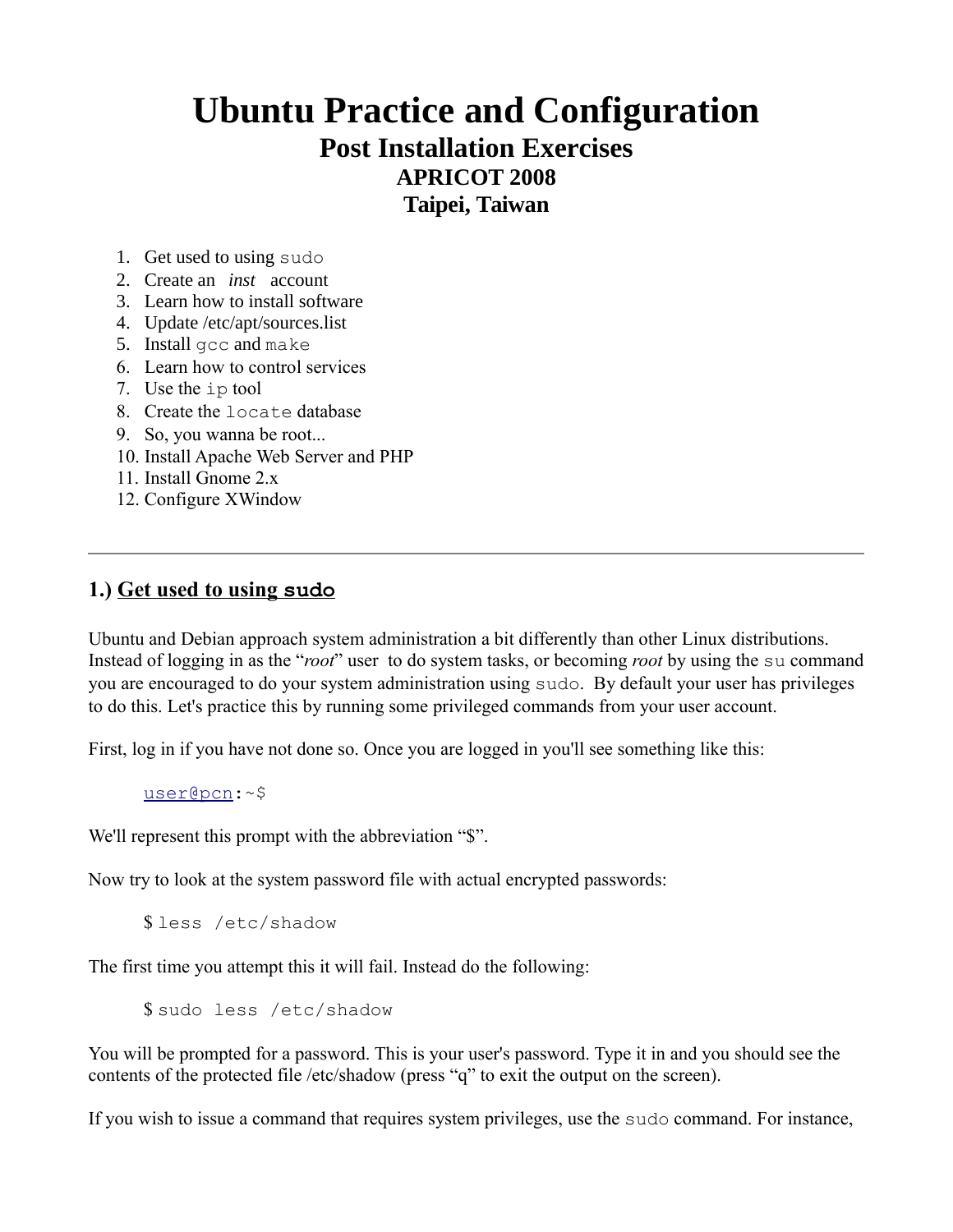if you are interested in seeing what groups your account belongs to you can type:

\$ sudo vigr

You are now in the vi editor (you have a handout to help you with this editor). Type:

/yourUserid

Then press the "n" key for "next" to see each group you belong to. Notice that you are in the "adm" group. To exit vi type:

:q!

Get used to using "sudo" to do your system administration work. Exercise number 9, will give you a couple of other options for using system privileged commands as well.

## **2.) Create an** *inst* **account**

If you are used to many Linux distributions, then you think of the adduser and the useradd commands as being equivalent. One is simply a link to the other. In Debian/Ubuntu this is not true. They are distinct commands with different capabilities. If you are interested in the differences type:

\$ man adduser \$ man useradd

As you can see the adduser command is considerably more powerful. This is what we will use to add a new user and to manipulate user accounts later on.

At this point we would like you to create an account named *inst* with a password given in class. This allows your instructors, your fellow students or yourself a way to access your system if necessary. To do this type:

\$ sudo adduser --shell /bin/bash inst

You may be be prompted for your user password to use the sudo command.

You will be prompted for a password. Use what the instructor gives in class. Please be sure to use this password. Your session will look like this:

```
user@pcn:~# adduser --shell /bin/bash inst
Adding user `inst' ...
Adding new group `inst' (1001) ...
Adding new user `inst' (1001) with group `inst' ...
Creating home directory `/home/inst' ...
Copying files from `/etc/skel' ...
Enter new UNIX password: \, <ENTER pw given in class>
Retype new UNIX password: \leq <ENTER pw given in class>
passwd: password updated successfully
```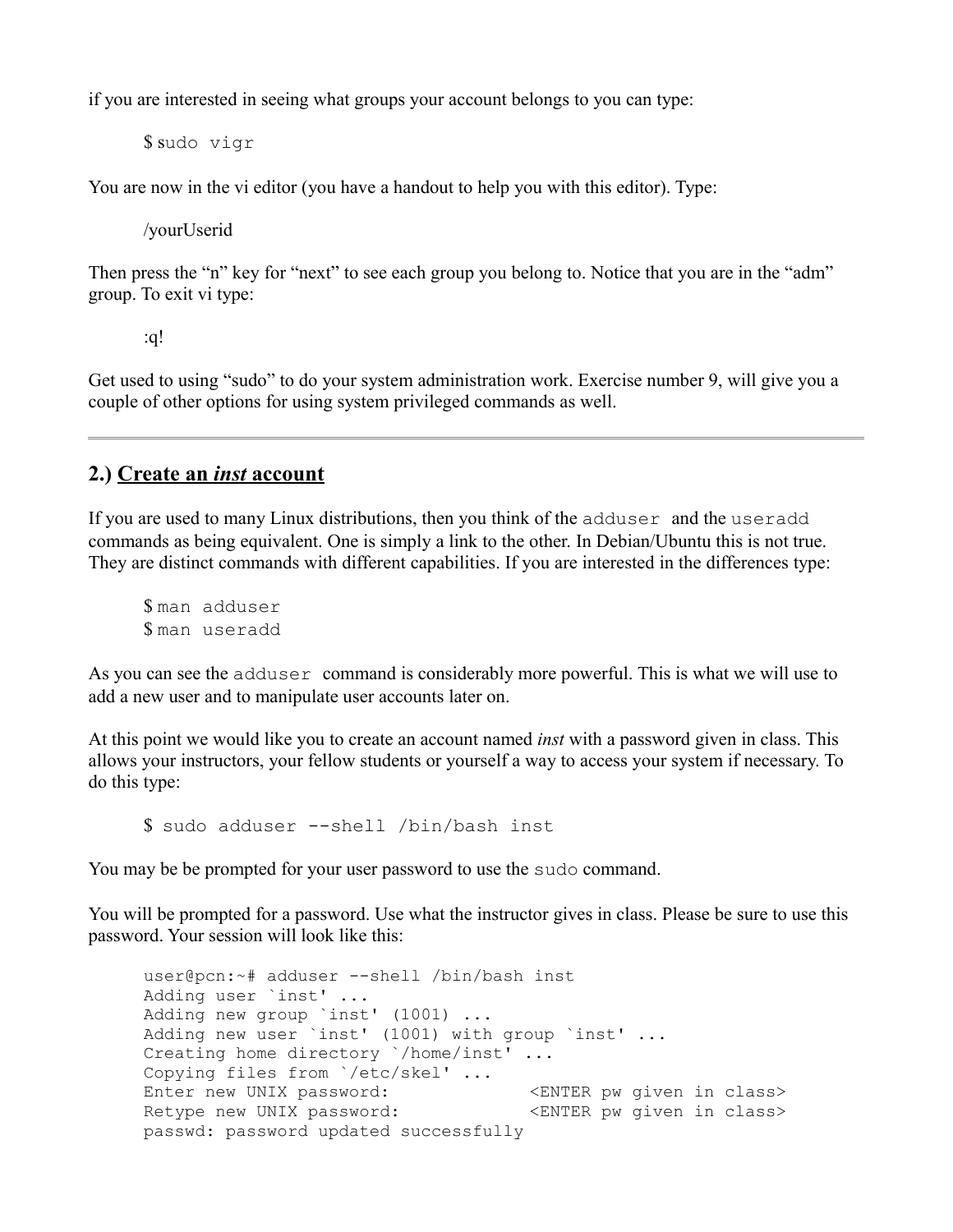```
Changing the user information for inst
Enter the new value, or press ENTER for the default cont: ==>
      Full Name []: \langle Press ENTER for default>
       Room Number []: <Press ENTER for default>
      Work Phone []: \langle Press ENTER for default>
      Home Phone []: \langle Press ENTER for default>
      Other []: \langle Press ENTER for default>
Is the information correct? [y/N] y \leq Press ENTER for default>
user@pcn:~#
```
At this point you are done and the user *inst* now exists on your machine.

In order to allow the new *inst* user to use the sudo command it must be a member of the *adm* group. To do this you can type:

\$ sudo usermod -G adm inst

And, to verify that *inst* is now a member of the *adm* group:

\$ groups inst

## **3.) Learn how to install software**

This is a large topic. Your instructor should have discussed this with you previously. In general you can use apt-get to install software, clean up software installs, remove software and update your repositories. You can use aptitude as a meta-installer to control apt. The dpkg command extracts and installs individual Debian packages and is called by apt. In addition, synaptic is a graphical interface to apt that can be used in Gnome or KDE. Finally, apt-cache allows you to view information about already installed packages.

We are going to concentrate on the  $apt-qet$  method of software installation. But you should spend some time reading about and learning about how apt (in general), aptitude, dpkg, apt-cache, and synaptic work. To do this read the man pages for each:

```
$ man dpkg
$ man apt
$ man apt-get
$ man aptitude
$ man apt-cache
```
You don't need to read each man page in detail as this could take a while, but review them enough to understand the basics of each command and how they differ.

After reading try a few commands:

\$ dpkg \$ dpkg -help | more [space for next page, or CTRL-C to exit more screen]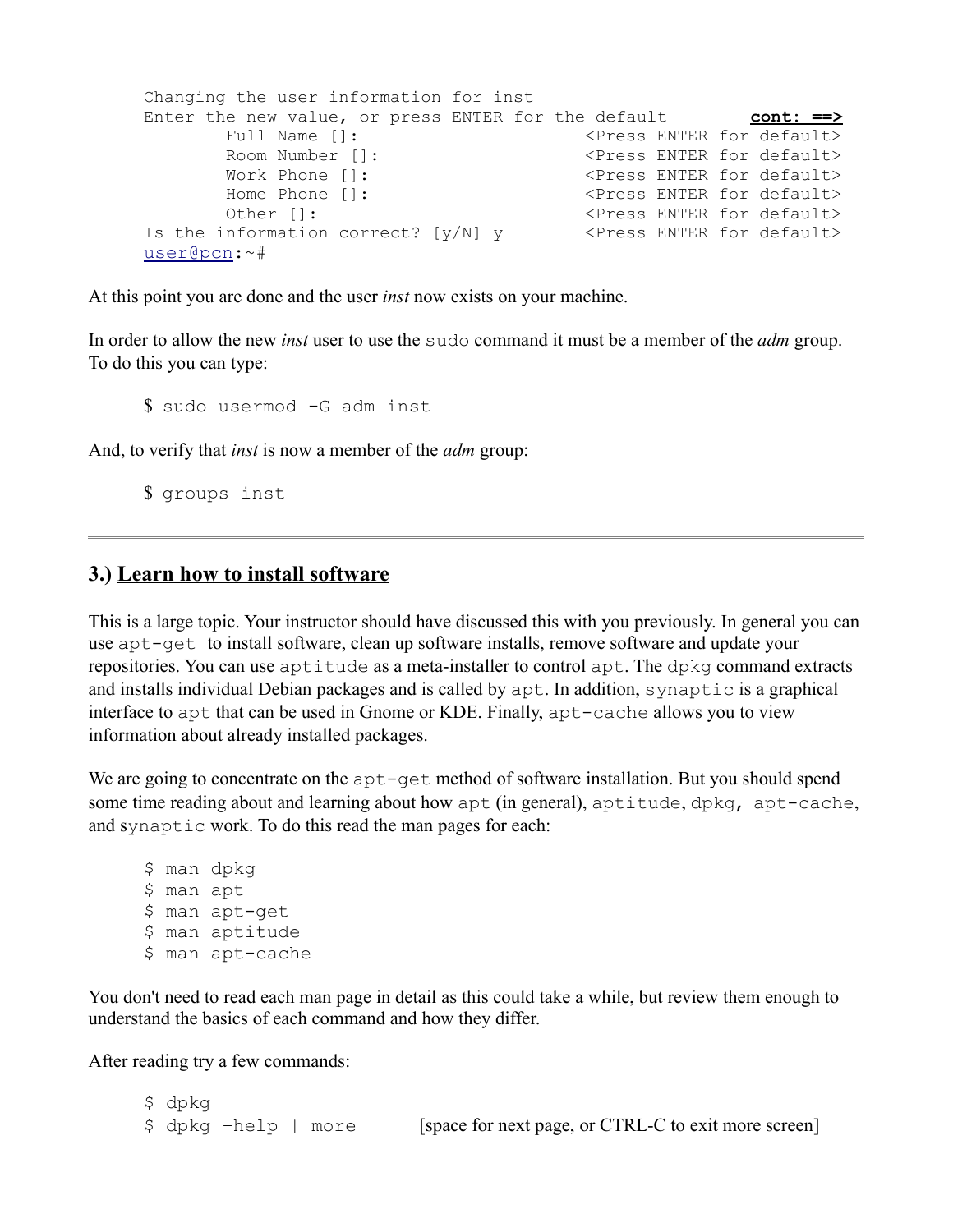```
$ apt-get | more
$ sudo apt-get check [what does the "check" option do?]
$ aptitude [Look around at what is installed.]
$ apt-cache | more
$ apt-cache stats
$ apt-cache search nagios2
$ apt-cache showpkg nagios2 | more
```
## **4.) Update /etc/apt/sources.list**

When using apt, apt-get, aptitude and/or synaptic there is a master file that tells Ubuntu where to look for software you wish to install. This file is /etc/apt/sources.list. You can update this file to point to different repositories (third party, local repositories, remove the cdrom reference, etc...). In our case we are now going to do this. We'll edit this file and we are going to edit out any reference to the Ubuntu 7.10 cdrom, which is left from the initial install.

To edit the file /etc/apt/sources.list do:

\$ sudo vi /etc/apt/sources.list

In this file we want to comment out any references to the Ubuntu cd-rom. You'll see the following lines at the top of the file:

# # deb cdrom:[Ubuntu-Server 7.10 \_Gutsy Gibbon\_ - Release i386 (20071016)]/ gutsy main restricted deb cdrom: [Ubuntu-Server 7.10 Gutsy Gibbon - Release i386 (20071016)]/ gutsy main restricted

Update this by simply commenting out the one line (see your vi reference sheet for help):

```
#
# deb cdrom:[Ubuntu-Server 7.10 _Gutsy Gibbon_ - Release i386 (20071016)]/ gutsy main restricted
# deb cdrom:[Ubuntu-Server 7.10 _Gutsy Gibbon_ - Release i386 (20071016)]/ gutsy main restricted
```
Now the apt command (apt-get) won't attempt to read your cd-rom drive each time you install software.

#### **Change your sources list:**

We won't be doing this, but take a closer look at the file /etc/apt/sources.list. You should see multiple entries along the line of ["http://CC.archive.ubuntu.com/"](http://CC.archive.ubuntu.com/) where the "CC" is a country code. If you installed and said that your location was Taiwan, then the entry would read, ["http://tw.archive.ubuntu.com/"](http://tw.archive.ubuntu.com/), and so forth.

If you make changes to this file, then you should remember to run:

\$ sudo apt-get update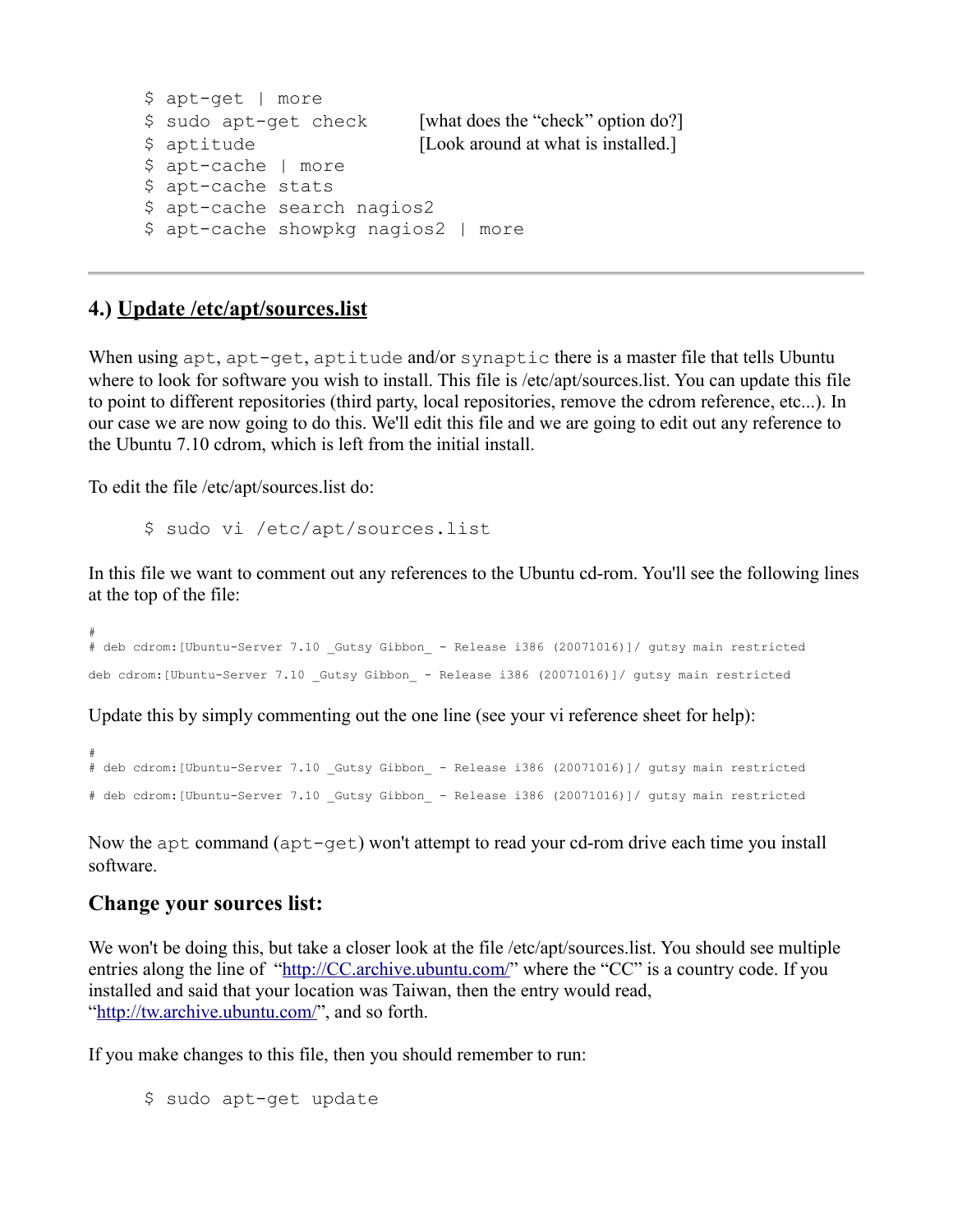To make sure that all your local repository lists are up to date. **5.) Install libc, gcc, g++ and make**

Two items missing from a default Debian/Ubuntu installation are gcc and make plus their associated bits and pieces. This can be quite disconcerting if you are used to compiling software under other versions of Linux. Luckily there is an easy way to install all the bits and pieces you need to use gcc and/or make. Simply do:

\$ sudo apt-get install build-essential

and respond with a "Y" when asked if you "...want to continue". Once the installation process finishes you should have both gcc and make installed on your machine.

This is an example of installing software using a "meta-package." If you type in the command:

\$ sudo apt-cache showpkg build-essential

You will see a descriptive list of all the various pieces of software that are installed for this package.

#### **6.) Learn how to control services**

The first thing to remember is that if you install a new service, say a web server (Apache), then Ubuntu will automatically configure that service to run when you reboot your machine *and it will start the service immediately!*

This is quite different from the world of Red Hat, Fedora, CentOS, etc. In order to configure and control services the core tool available to you is update-rc.d. This tool, however, may not be the easiest to use. Still, you should read and understand a bit about how this works by doing:

\$ man update-rc.d

There are a couple of additional tools available to you that you can install. These are sysvconfiq and rcconf. Both of these are console-based gui tools. To install them do:

\$ sudo apt-get install sysvconfig rcconf

Did you notice that we specified two packages at the same time? This is a nice feature of  $apt-qet$ . Try both these commands out. You'll notice that the sysvconfig command is considerably more powerful. Please don't make any changes to your services at this time.

\$ sudo rcconf \$ sudo sysvconfig

Finally, there is a nice Bash script that has been written which emulates the Red Hat chkconfig script. This is called  $rc$ -config. We have placed this script on our "noc" box. Let's download the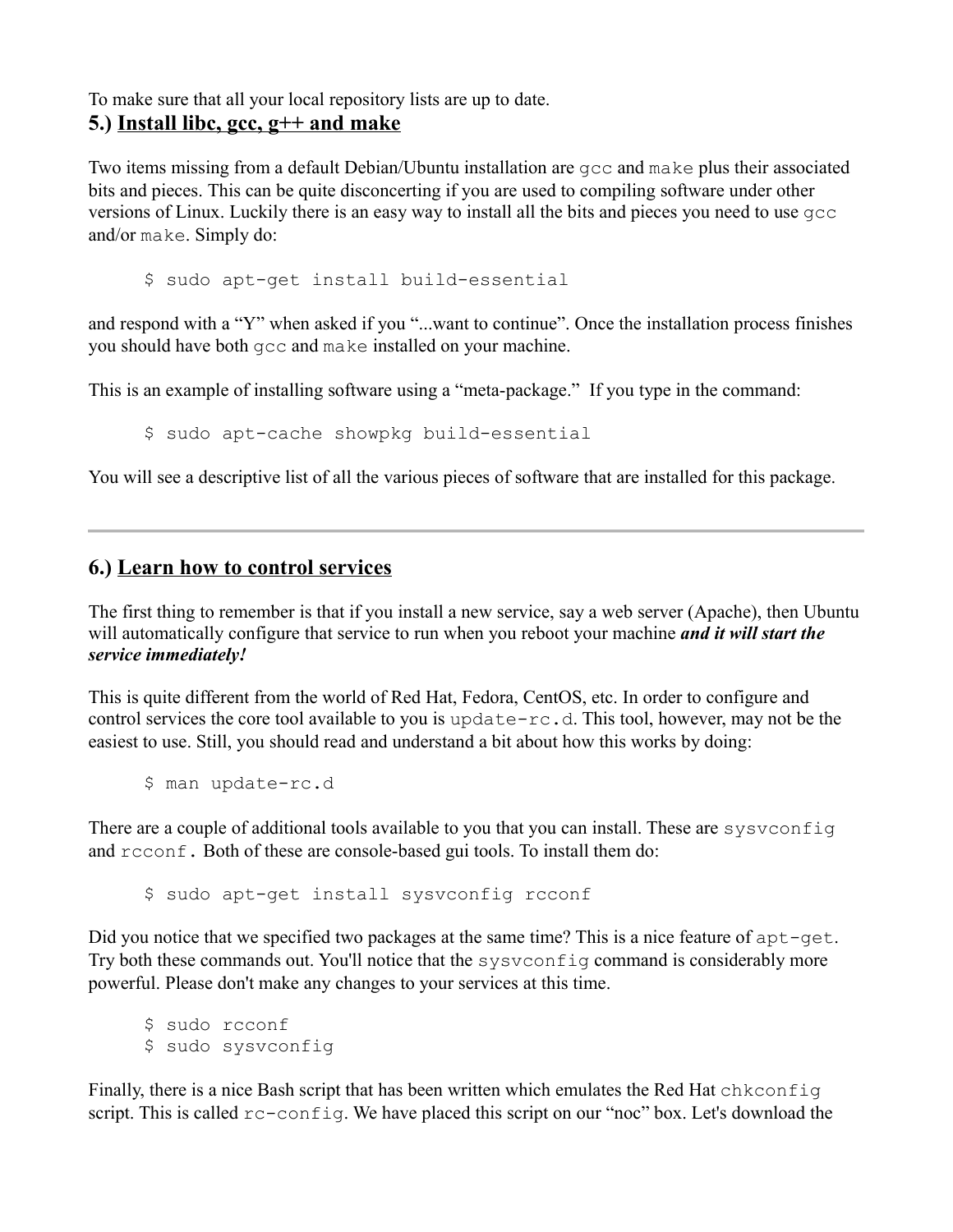script and install it for use on your machine:

```
$ cd
$ wget http://noc/workshop/scripts/rc-config
$ chmod 755 rc-config
$ sudo mv rc-config /usr/local/bin
```
At this point the script is installed. You should be able to just run the script by typing:

\$ rc-config

Try viewing all scripts and their status for all run-levels:

\$ rc-config -l

Now trying viewing the status of just one script:

\$ rc-config -ls anacron

You can see how this script works, if you understand enough of bash scripts, by taking a look at it's code:

\$ less /usr/local/bin/rc-config

# **7.) Use the ip tool**

The ip command is a powerful network debugging tool available to you in Ubuntu. You may have already used this tool in other Linux distributions. But, if not, start by reading:

\$ man ip

As you can see this tool is designed to, "show/manipulate routing, devices, policy routing and tunnels."

For instance, if you are wondering what your default route is (or are) you can simply type:

\$ ip route

This is actually short for "ip route show". Maybe you are wondering out which interface packets will go to a certain address? A quick way to find out is:

\$ ip route get 128.223.32.35

Clearly you can substitute any IP address you wish above. This is useful for boxes that have multiple network interfaces defined.

Maybe you want to be able to sniff packets coming across an interface on your box. To do this you may wish to place your interface in promiscuous mode. Often this requires updating a kernel parameter.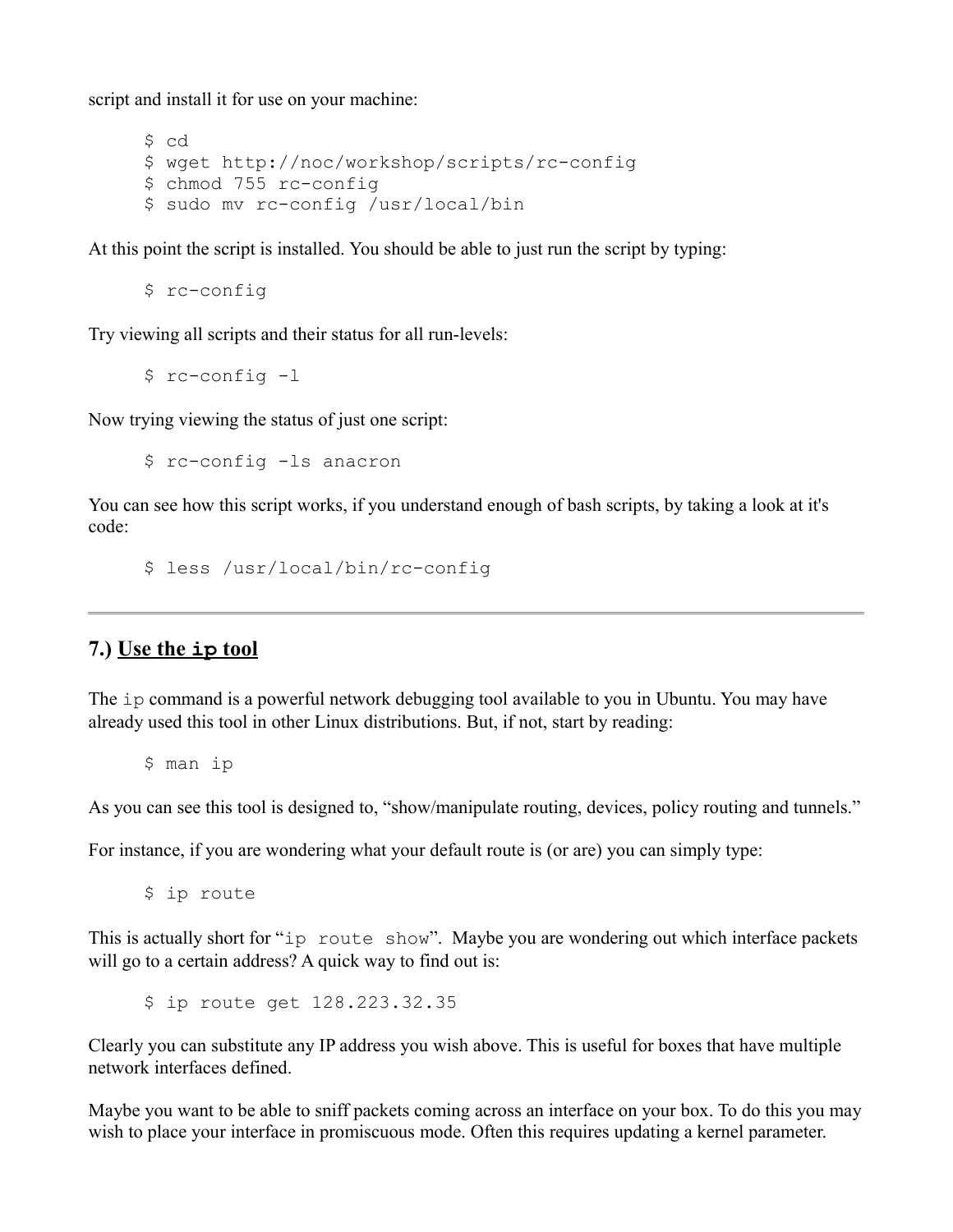With the ip command you can do:

\$ sudo ip link set eth0 promisc on

Note the use of "sudo" here as setting an interface requires admin privileges. Now you can snoop the packets on the eth0 interface by doing:

\$ sudo tcpdump -i eth0

Be sure to read the man page for tcpdump if you want further information.

8.) Create the locate database

One of the easiest ways to find files on your system is to use the locate command. For details, as usual, read the man pages:

\$ man locate

We assume you are familiar with this command, but building the locate database is a bit different on different Linux and Unix versions.

Locate uses a hashed database of f filenames and directory paths. the command searches the database instead of the file system to find files. While this is *much* is much more efficient it has two downsides:

- 1. If you create the locate database as root then users can see files using locate that they otherwise would not be able to see. This is considered a potential security hole.
- 2. The locate command is only as precise as the locate database. If the database has not been recently updated, then newer files will be missed. Many systems use an automated (cron) job to update the locate database on a daily basis.

To create an initial locate database, or update the current one do:

\$ sudo updatedb

Once this process completes (it may take a few minutes) try using the command:

\$ locate ssh

Quite a few files go past on the screen. To find any file with "ssh" in it's name or it's path and which has the string "conf" you can do:

\$ locate ssh | grep conf

Read about "grep" using "man grep" for more information. The locate command is very powerful and useful. For a more exacting command you can consider using "find". This is harder to use and works by brute-force. As usual do "man find" for more information.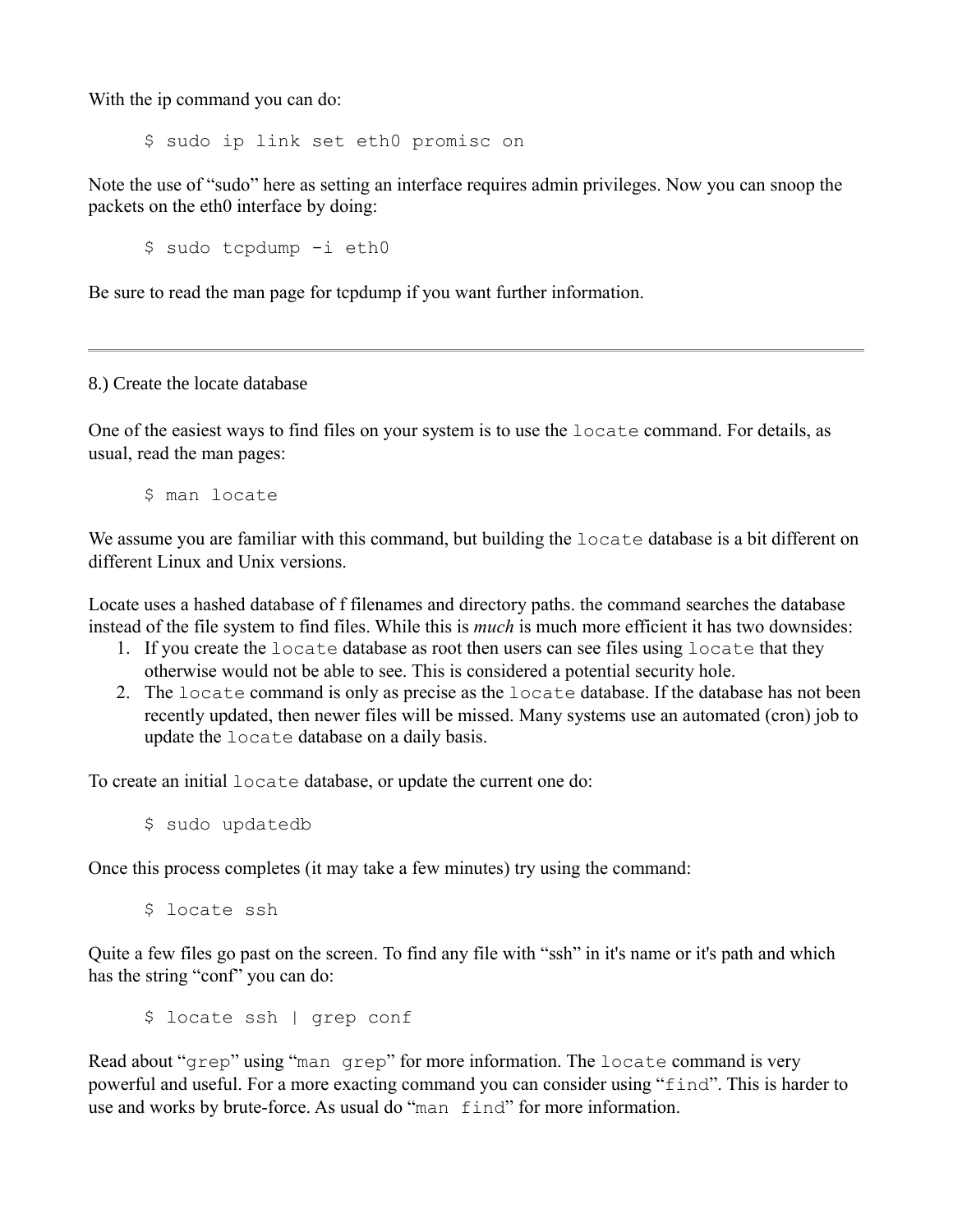## **9.) So, you wanna be root...**

As you have noticed Ubuntu prefers that you do your system administration from a general user account making use of the sudo command.

If you must have a root shell to do something you can do this by typing:

\$ sudo bash

This is useful if you have to look for files in directories that would otherwise be unavailable for you to see. Remember, be careful. As root you can move, rename or delete any file or files you want.

What if you really, really want to log in as root? OK, you can do this as well. First you would do:

\$ sudo passwd root

Then you would enter in a root password – definitely picking something secure and safe, right?! Once you've set a root password, then you can log in as root using that password if you so desire. That's a controversial thing to do in the world of Ubuntu and Debian Linux.

## **10.) Install Apache Web Server and PHP**

During the week we will be using the Apache Web server (version  $2.x$ ) as well as the PHP scripting language. In order to install these now you can simply do:

\$ sudo apt-get install apache2 libapache2-mod-php5

If you are wondering how to find something like "libapache2-mod-php5" here is what your instructor did:

\$ sudo apt-cache search apache | grep php

The output was:

libapache2-mod-suphp - Apache2 module to run php scripts with the owner permissions php-auth-http - HTTP authentication php-config - Your configuration's swiss-army knife php5-apache2-mod-bt - PHP bindings for mod\_bt suphp-common - Common files for mod suphp libapache2-mod-php5 - server-side, HTML-embedded scripting language (apache 2 module) php5-cgi - server-side, HTML-embedded scripting language (CGI binary)

Reading the descriptions made it apparent that the version of PHP needed was in the "libapache2-modphp5" package.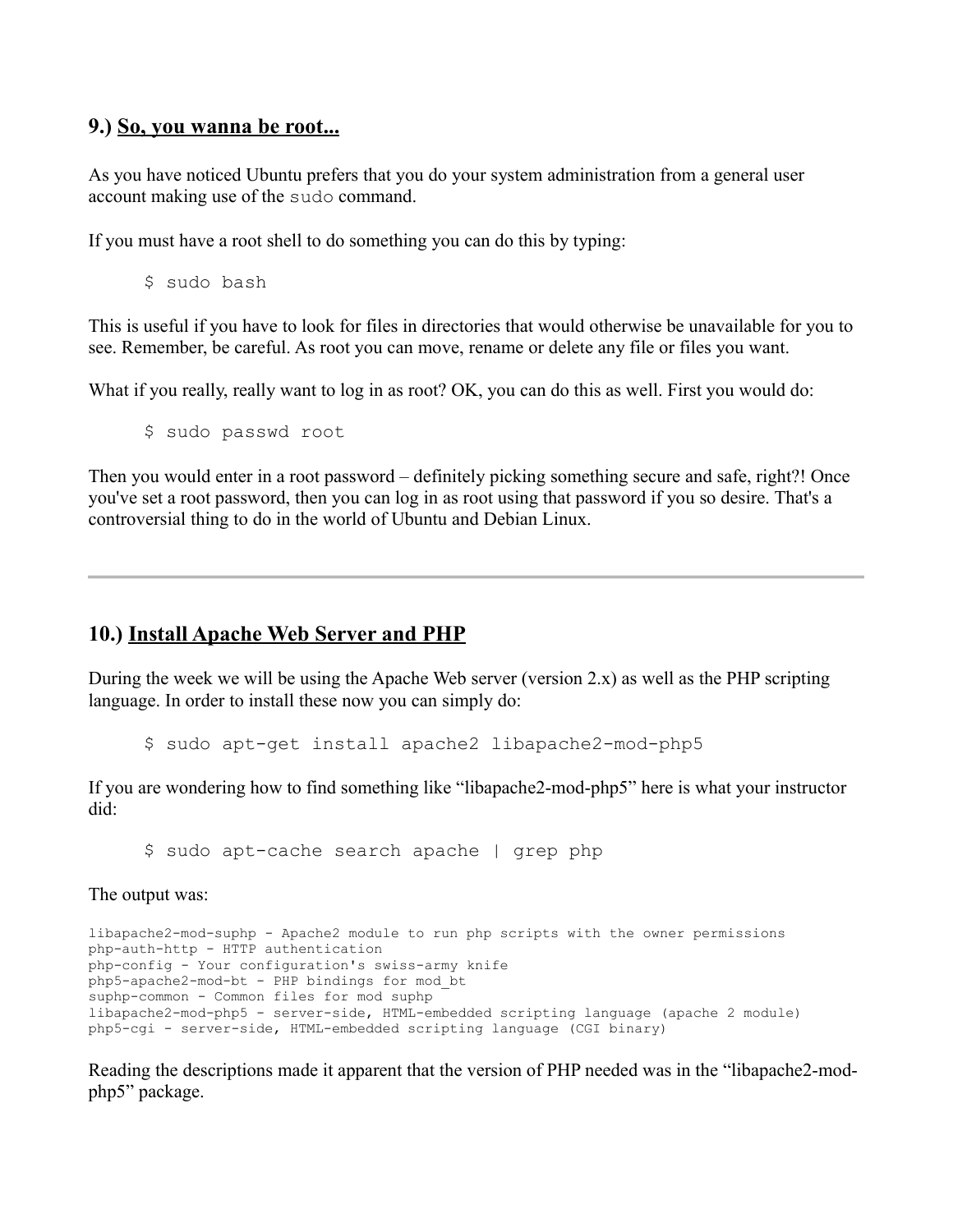To test whether or not our Apache install has worked we can use the text-based "lynx" web browser. This is not installed by default, so first we must do:

\$ sudo apt-get install lynx

Once the install completes type:

\$ lynx localhost

and you should see the default apache2 directory listed. Press "Q" to quit from lynx. PHP has already been configured to load and Apache has been reconfigured to execute files with extensions of ".php", but because the PHP module was installed *after* Apache in the command above you must reload/restart the Apache web server for the new configuration to take affect. There are multiple ways to do this, but one that is easy to remember is:

\$ /etc/init.d/apache2 restart

Go ahead and do this now.

**Your instructor will tell you whether to go ahead with the next two exercises.**

# **11.) Install Gnome 2.x**

It is actually quite simple to install a graphical desktop on Ubuntu. By default Ubuntu uses the Gnome desktop. If you wish to use KDE with Ubuntu there is a separate version of the Ubuntu distribution called Kubuntu that you can find at [www.ubuntu.com.](http://www.ubuntu.com/)

We have configured your workshop lab so that the files for Gnome are on a local machine. The installation requires over 400MB of files to download and over 1GB of total space. Downloading will not take long, but unpacking and installing will take some time.

The Gnome desktop comes with the Ubuntu meta-package called "ubuntu-desktop".

\$ sudo apt-get install ubuntu-desktop

This will now take quite some time. Feel free to go to lunch if it is time do to that. If you are around when this install prompts you to pick a default resolution for your Gnome desktop, then you should choose: **1280x1024**.

# **12.) Configure XWindow**

Ubuntu uses the Xorg XWindow system for the underlying graphics engine that drives the Gnome Desktop. Once the Gnome desktop is installed along with Xorg you need to configure Xorg to work with your hardware and the resolution you have chosen. Luckily Xorg has made this quite easy to do. First do: